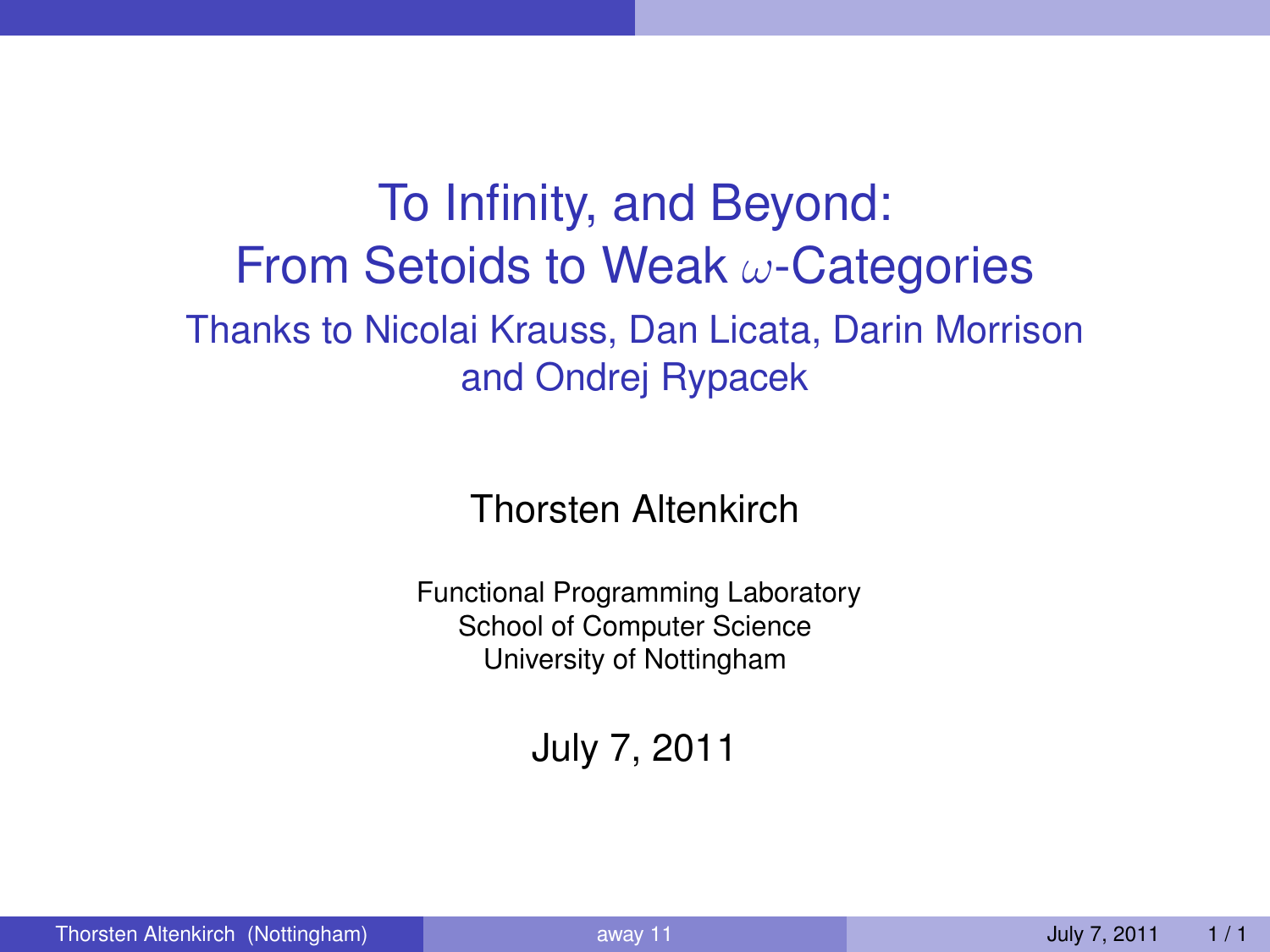# Equality types

Equality types in Type Theory: *a* ≡ *b* is the set of proofs that *a* is equal to *b*.

**data** 
$$
=\equiv
$$
  $\therefore$   $A \rightarrow A \rightarrow Set$  where *refl* :  $\{a : A\} \rightarrow a \equiv a$ 

 $\bullet$  We can show that  $\equiv$  is an equivalence relation using pattern matching.

$$
sym : a \equiv b \rightarrow b \equiv a
$$
  
sym refl = refl  
trans : a  $\equiv b \rightarrow b \equiv c \rightarrow a \equiv c$   
trans refl q = q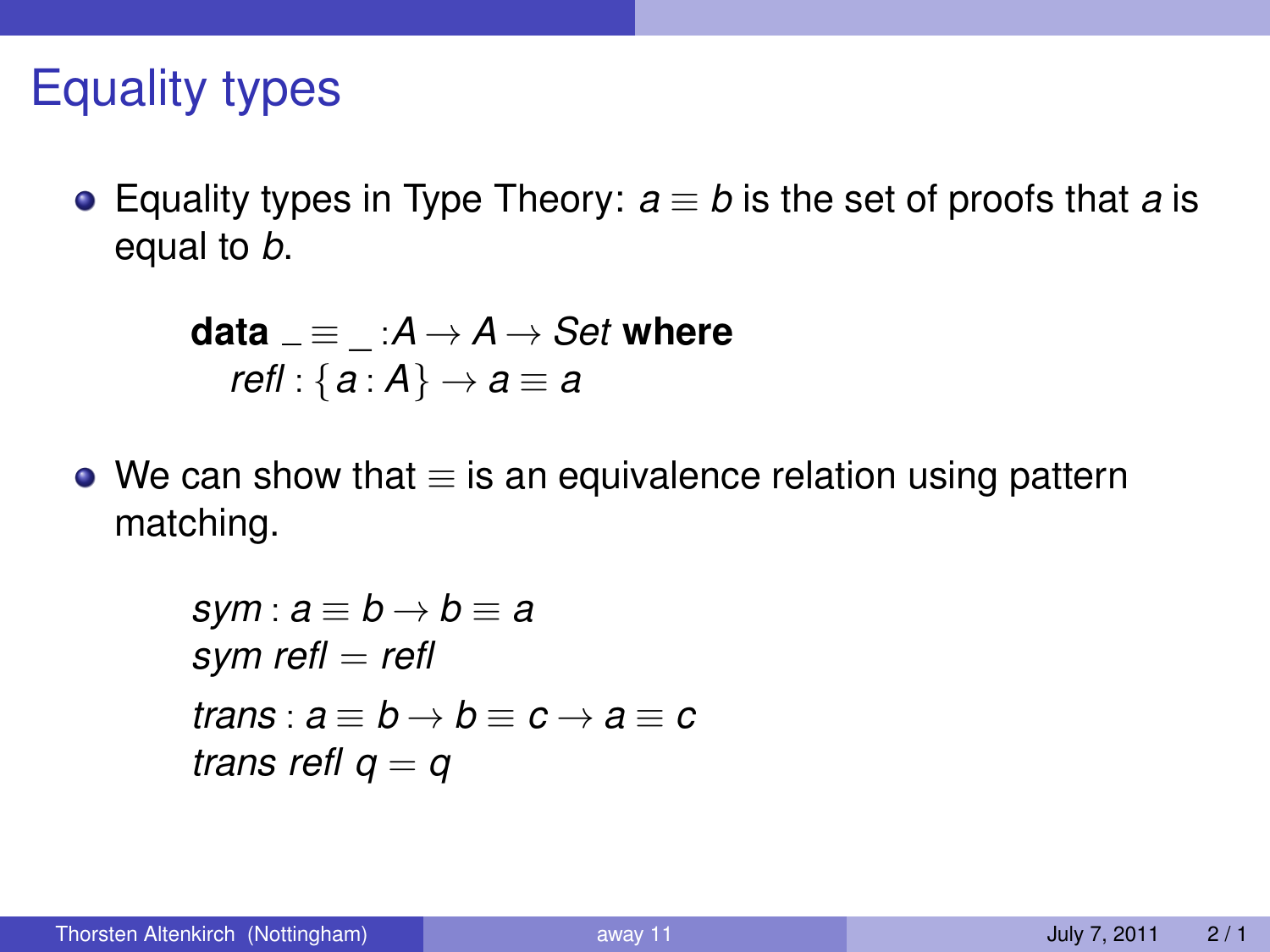# About equality proofs

- In Type Theory we can make statements about the equality of equality proofs.
- E.g. *Uniqueness of Identity Proofs* (UIP) : all equality proofs are equal.

$$
uip:(p\ q: a\equiv b)\rightarrow p\equiv q
$$

• We may ask wether equality is a groupoid, i.e.

*lneutr* : *trans refl*  $p \equiv p$ *rneutr* : *trans p refl* ≡ *p assoc* : *trans* (*trans*  $p$   $q$ )  $r \equiv$  *trans*  $p$  (*trans*  $q$   $r$ ) *linv* : *trans* (*sym p*) *p* ≡ *refl rinv* : *trans*  $p$  (*sym*  $p$ )  $\equiv$  *refl*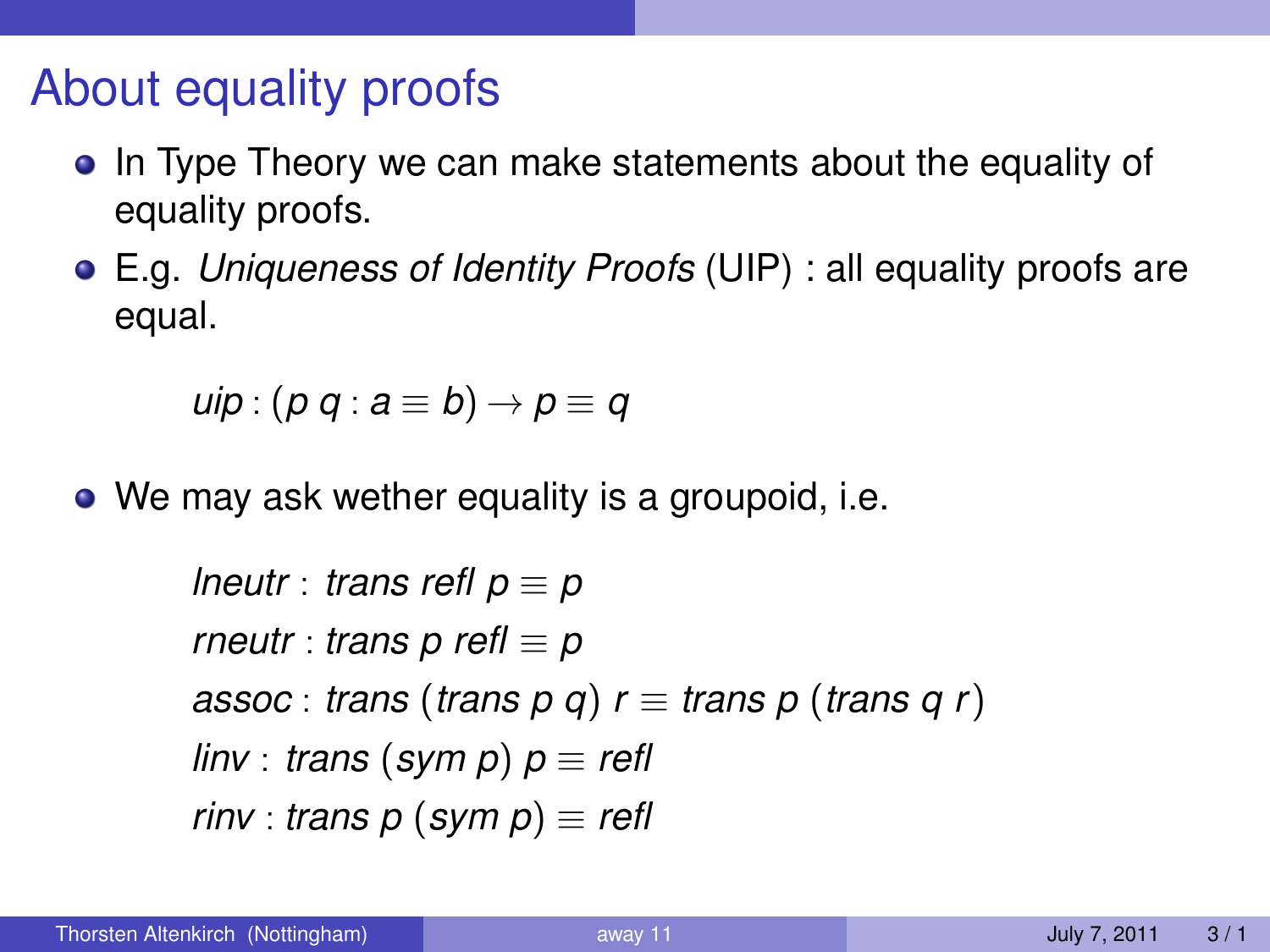# Pattern matching proves UIP

All the equalities are provable using pattern matching, e.g.

$$
uip : (p q : a \equiv b) \rightarrow p \equiv q
$$
  
uip refl refl = refl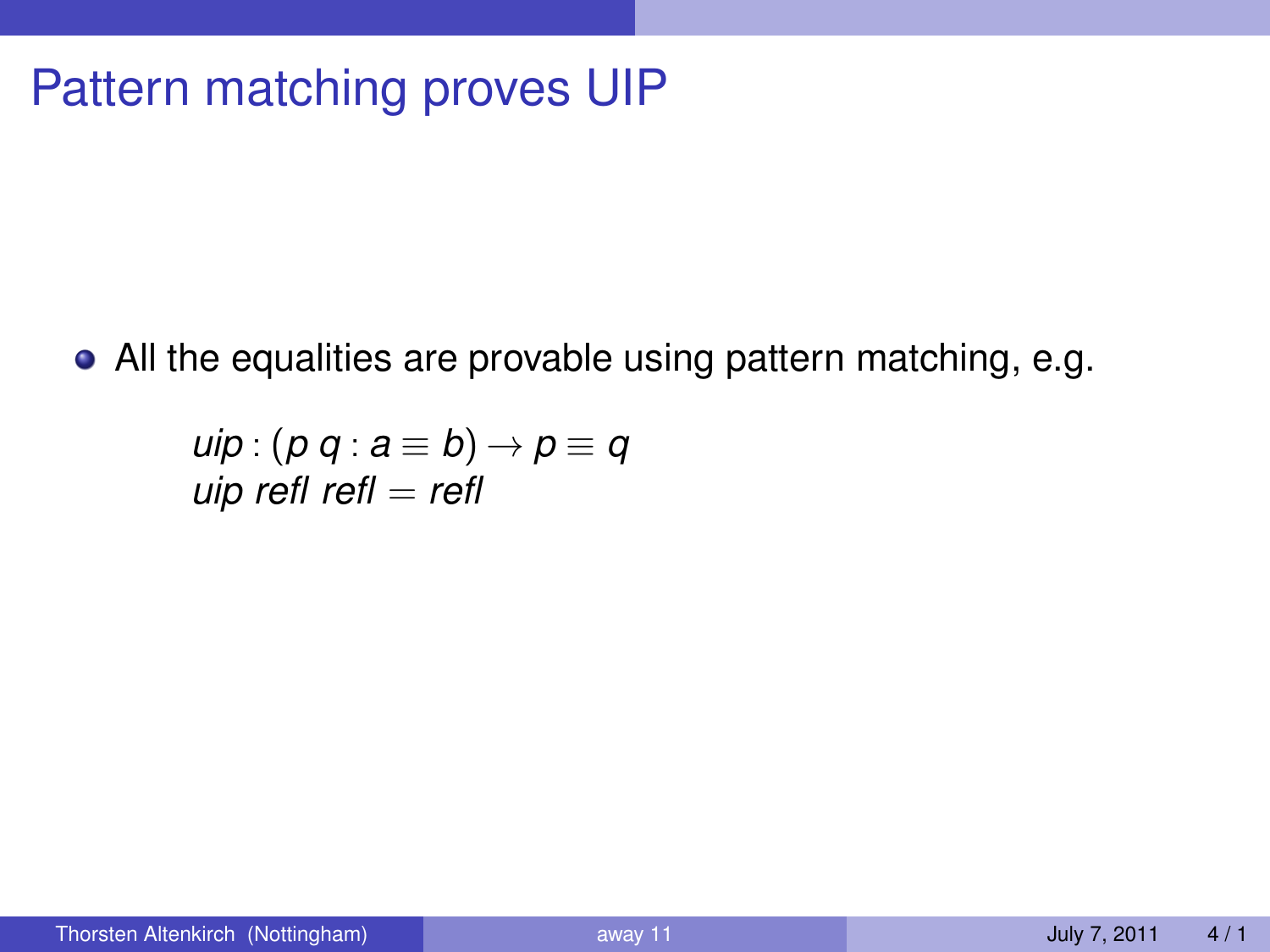• An alternative to pattern matching is the eliminator J:

$$
J:(M:\{a\,b:A\}\rightarrow a\equiv b\rightarrow Set)\\ \rightarrow (\{a:A\}\rightarrow M (refl \{a\}))\\ \rightarrow (p:a\equiv b)\rightarrow Mp\\ J\,M\,m (refl \{a\})=m \{a\}
$$

Using *J* we can derive all the previous propositions but not *uip*. *J* corresponds to a restricted form of pattern matching.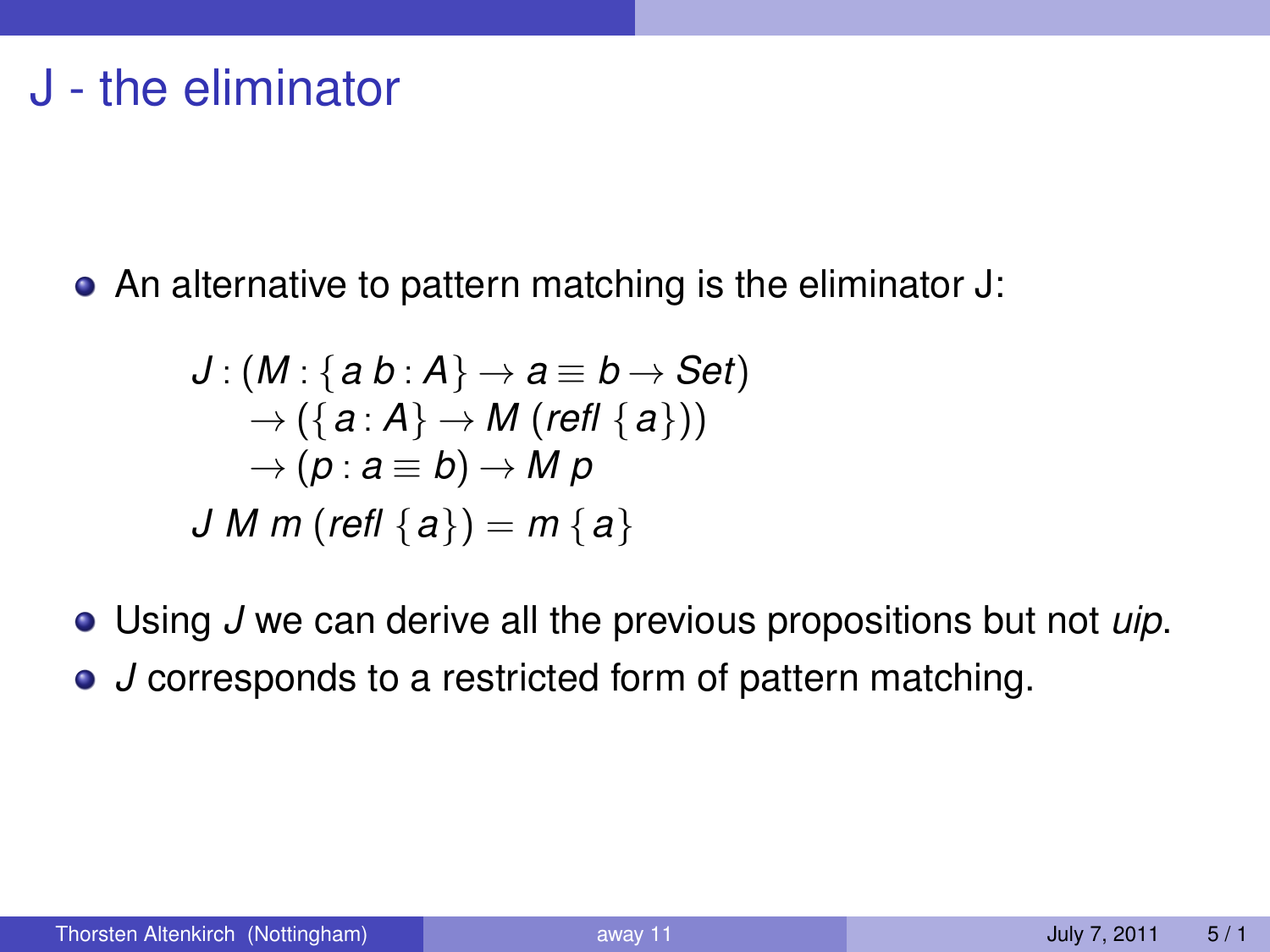#### **Question**

Should we accept or reject UIP?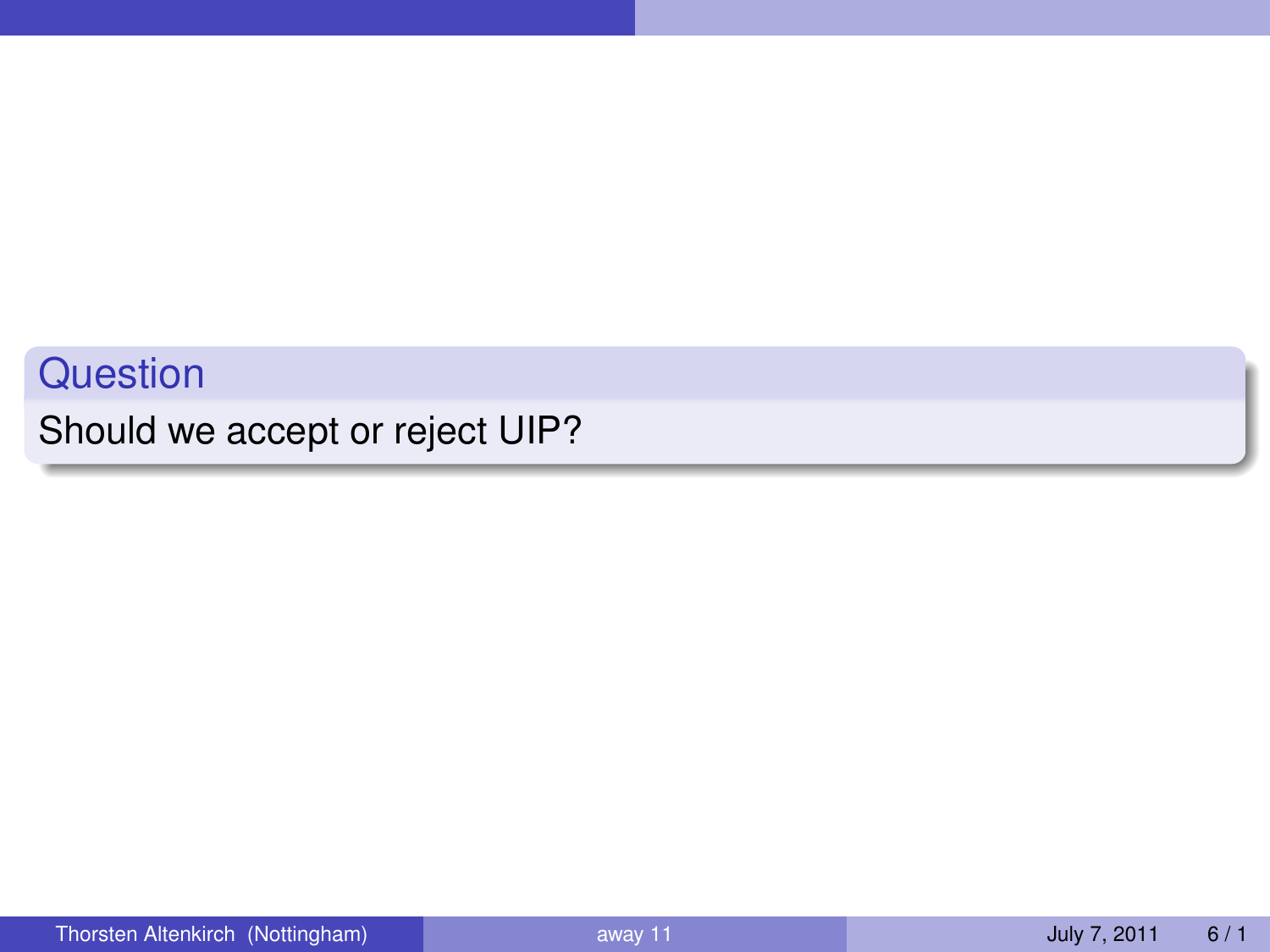# Equality of functions

- What should be equality of functions?
- All operations in Type Theory preserve extensional equality of functions.

The only exception is intensional propositional equality.

We would like to define propositional equality as extensional equality.

> *postulate ext* : (*f g* :  $A \rightarrow B$ )  $\rightarrow$  ((a : A)  $\rightarrow$  f a  $\equiv$  g a)  $\rightarrow$  f  $\equiv$  g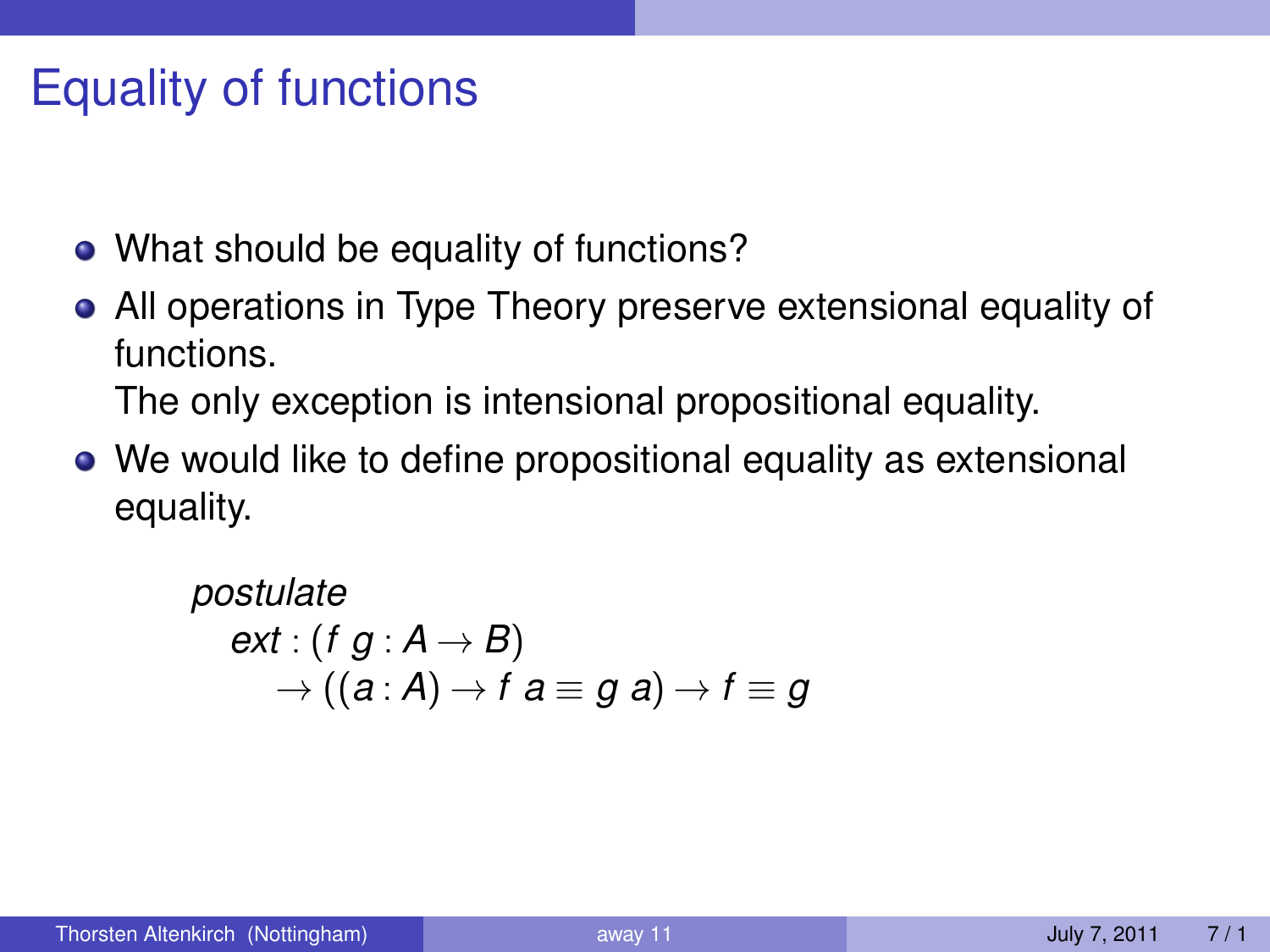# Equality of types

- What should be equality of types?
- All operations of Type Theory preserve isomorphisms (or bijections).

The only exception is intensional propositional equality.

- Unlike Set Theory, e.g.  $\{0,1\} \simeq \{1,2\}$  but  $\{0, 1\} \cup \{0, 1\} \not\cong \{0, 1\} \cup \{1, 2\}.$
- We would like to define propositional equality of types as isomorphism.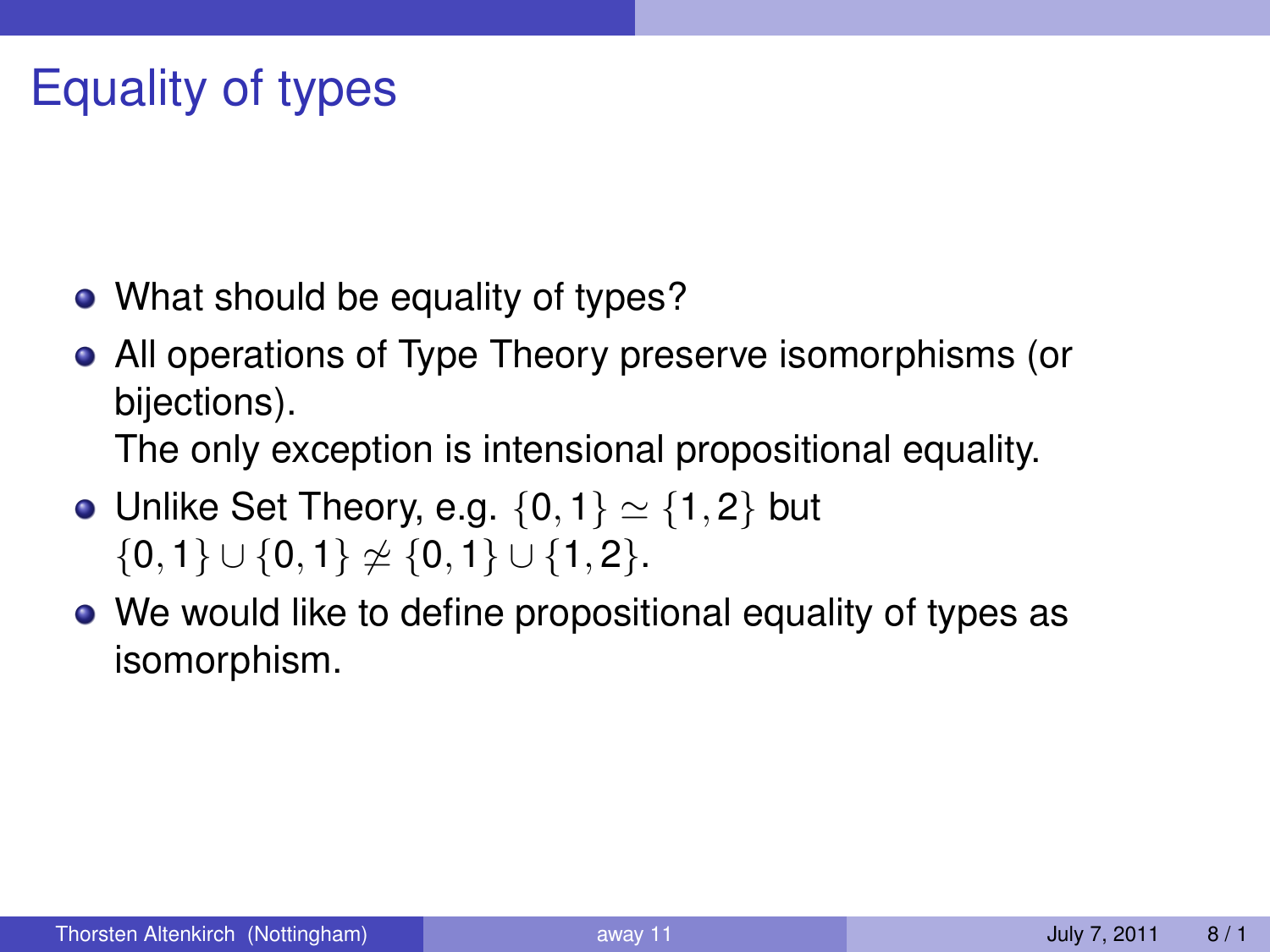# UIP and isomorphism

- UIP doesn't hold if we define equality of types as isomorphism.
- E.g. there is more than one way to prove that *Bool* is isomorphic to *Bool*.
- If we want to use isomorphism as equality we cannot allow uip.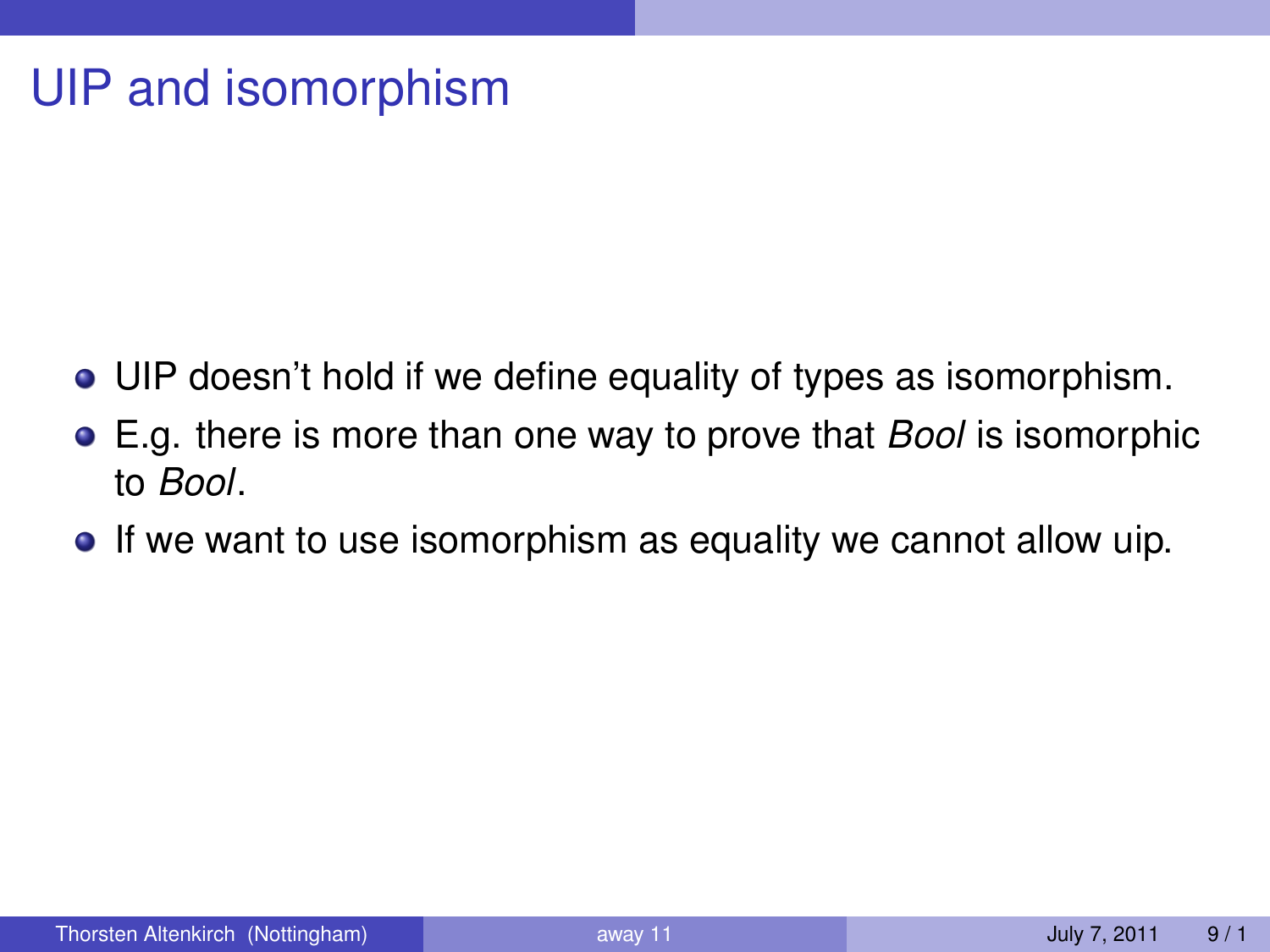# Eliminating extensionality

- Adding principles like *ext* or univalence as constants destroys basic computational properties of Type Theory.
- E.g. there are natural numbers not reducible to a numeral.
- We can eliminate *ext* by translating every type as a setoid see my LICS 99 paper: *Extensional Equality in Intensional Type Theory*.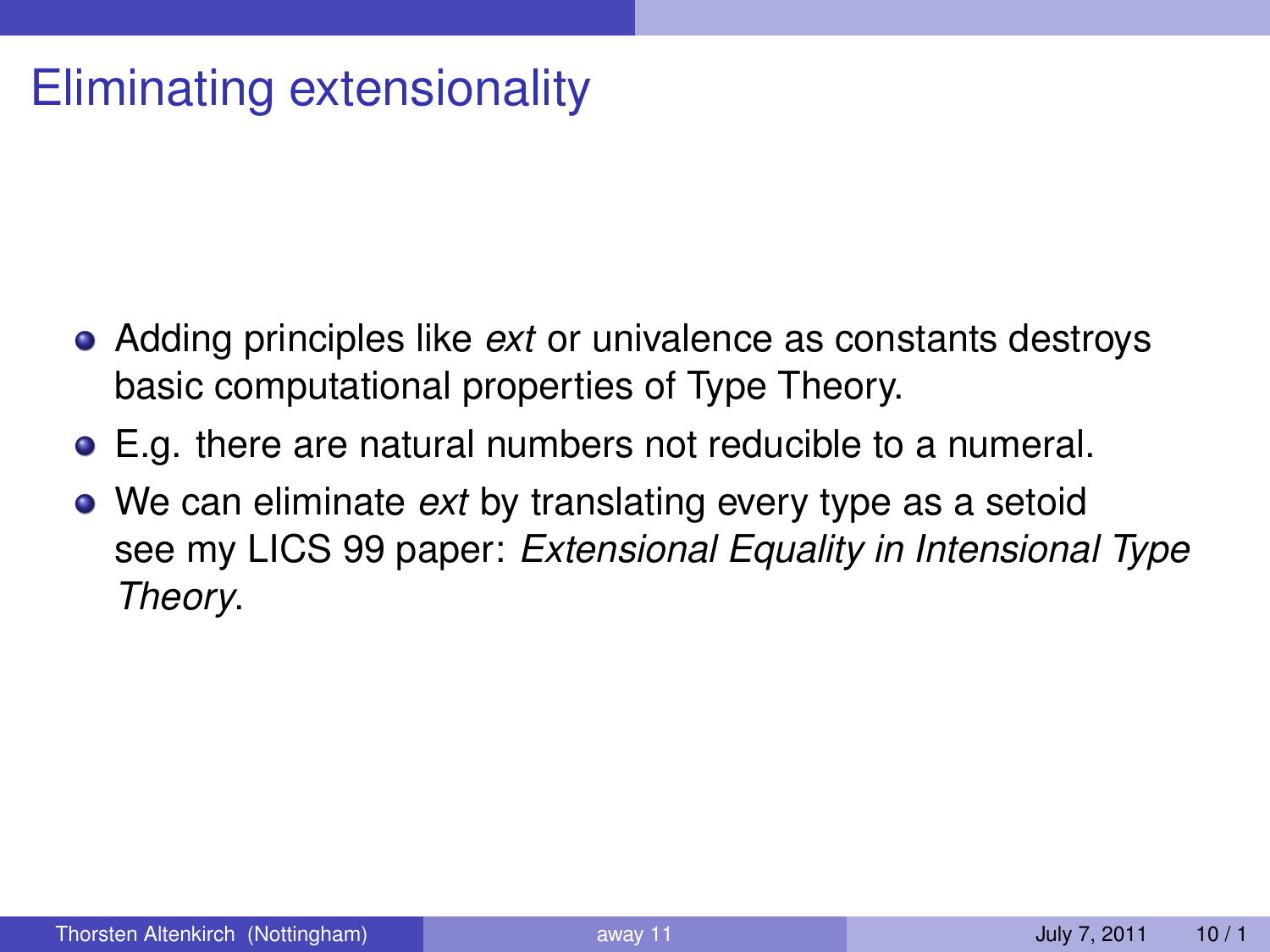### **Setoids**

• Setoids are sets with an equivalence relation.

```
record Setoid : Set1 where
  field
    set : Set
    eq : set → set → Prop
     ...
```
- **I** write *Prop* to indicate that all proofs should be identified.
- This seems necessary for the construction.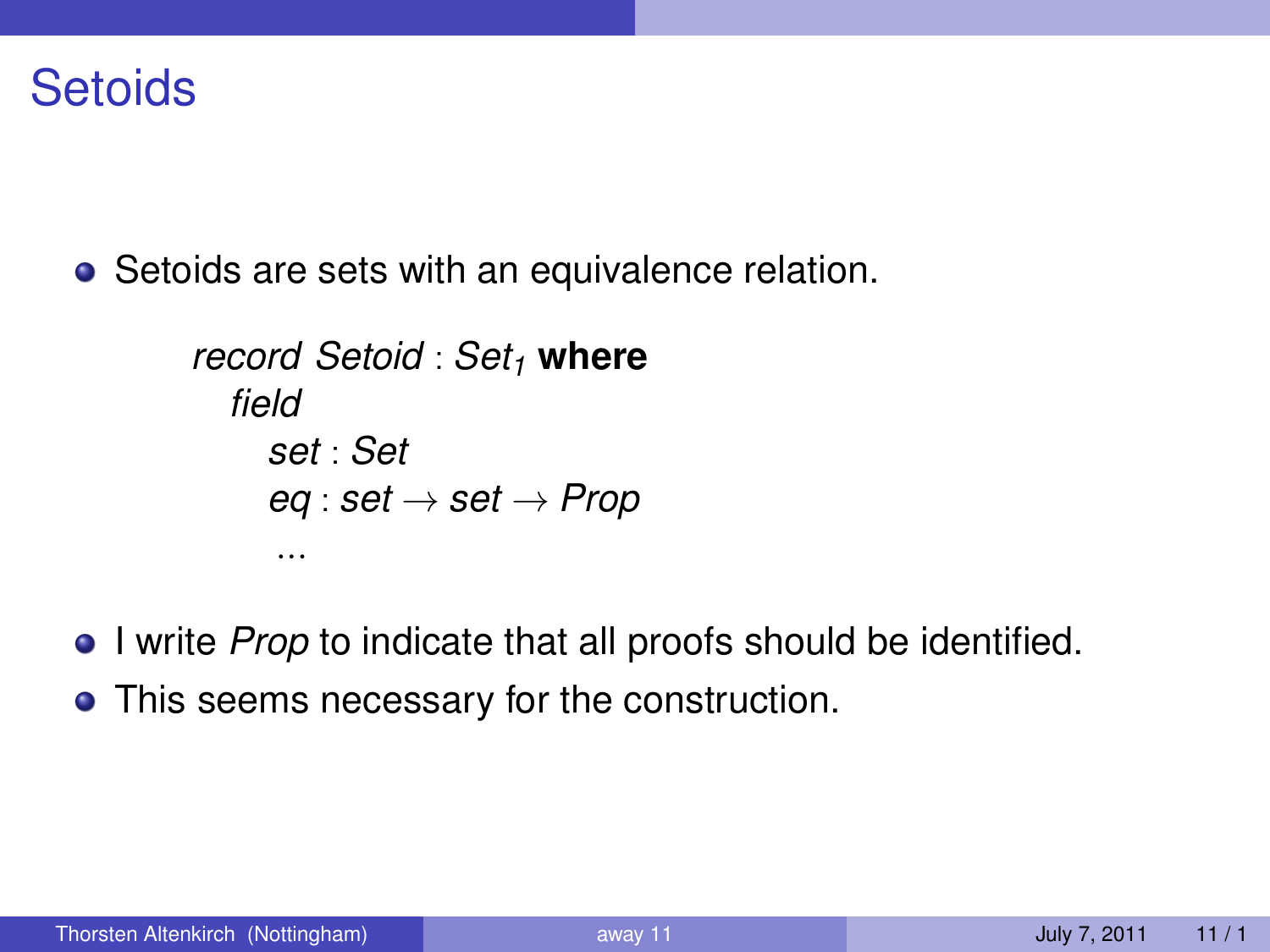## Function setoids

A function between setoids has to respect the equivalence relation.

record 
$$
_{\Rightarrow}
$$
 set<sub>\_{\Rightarrow}</sub> (A B : Setoid) : Set where

\nfield

\napp : set A → set B

\nresp :  $\forall \{a\} \{a'\} \rightarrow \text{eq} A \text{ a } a' \rightarrow \text{eq} B \text{ (app a) (app a')}$ 

Equality between functions is extensional equality:

$$
\begin{aligned}\n &= \Rightarrow \_\cdot : \text{Setoid} \rightarrow \text{Setoid} \rightarrow \text{Setoid} \\
 A \Rightarrow B = \text{record} \{ \\
 & \text{set} = A \Rightarrow \text{set } B; \\
 & \text{eq} = \lambda \text{ f } f' \rightarrow \\
 & \forall \{a\} \rightarrow \text{eq } B \text{ (app f a) (app f' a)}\n \end{aligned}
$$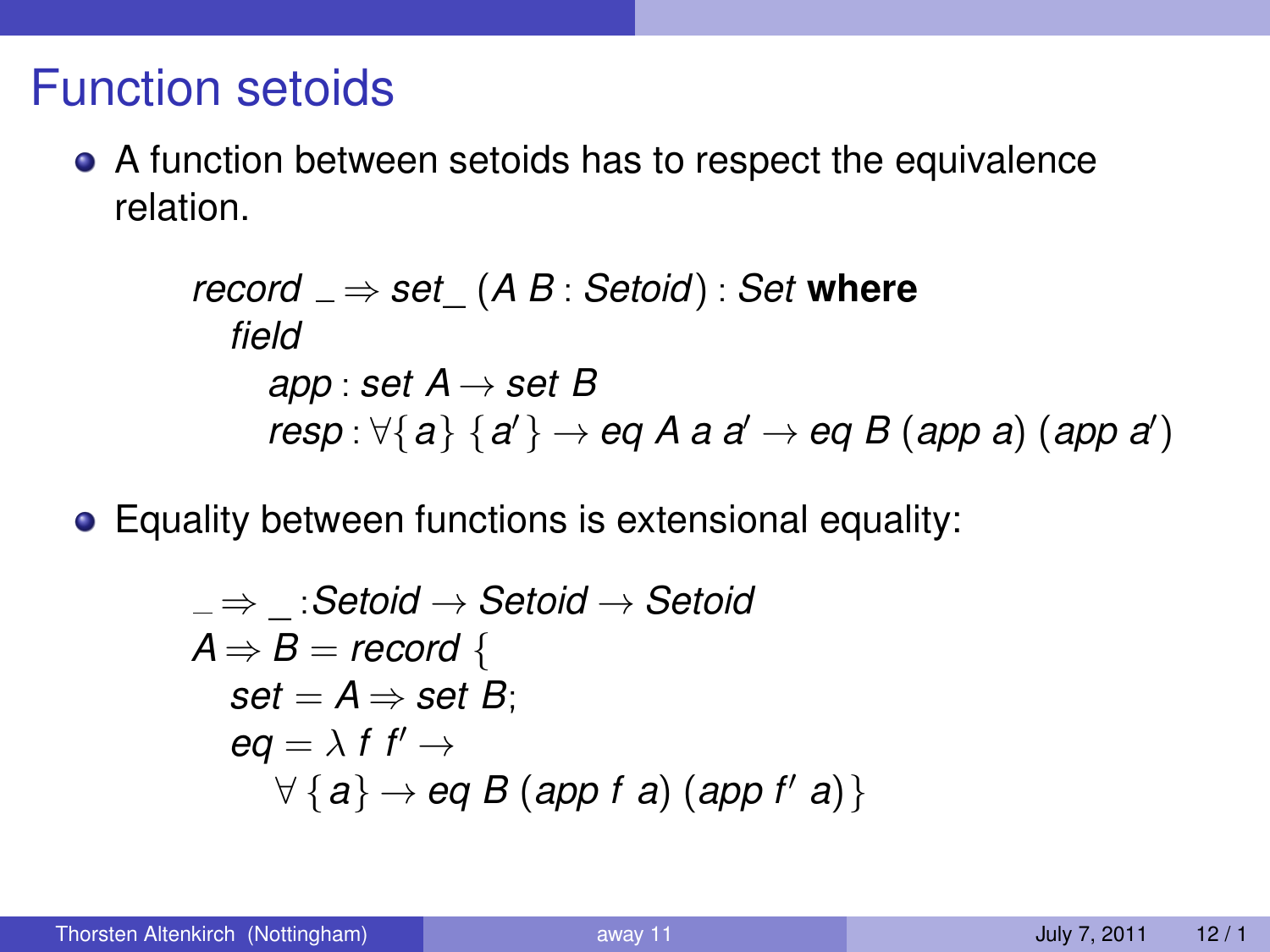Since we are using *Prop* the construction enforces UIP.

**Question** 

What do we have to use instead of setoids, if we don't want UIP?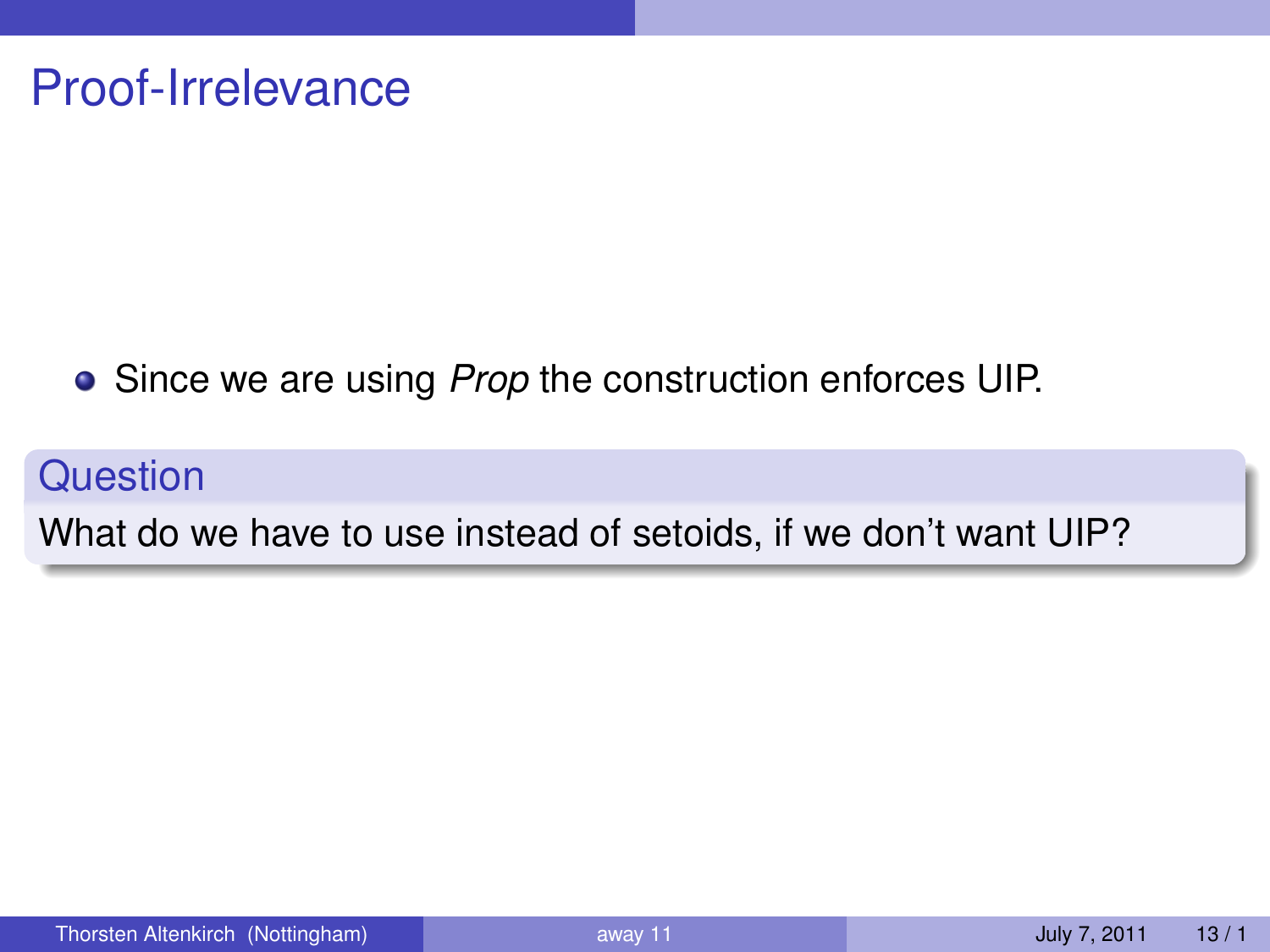### Globular sets

The first approximation are *globular sets* which are a coinductive type:

```
record Glob : Set1 where
   field
      obj : Set0
      eq: obj \rightarrow obj \rightarrow \inftyGlob
```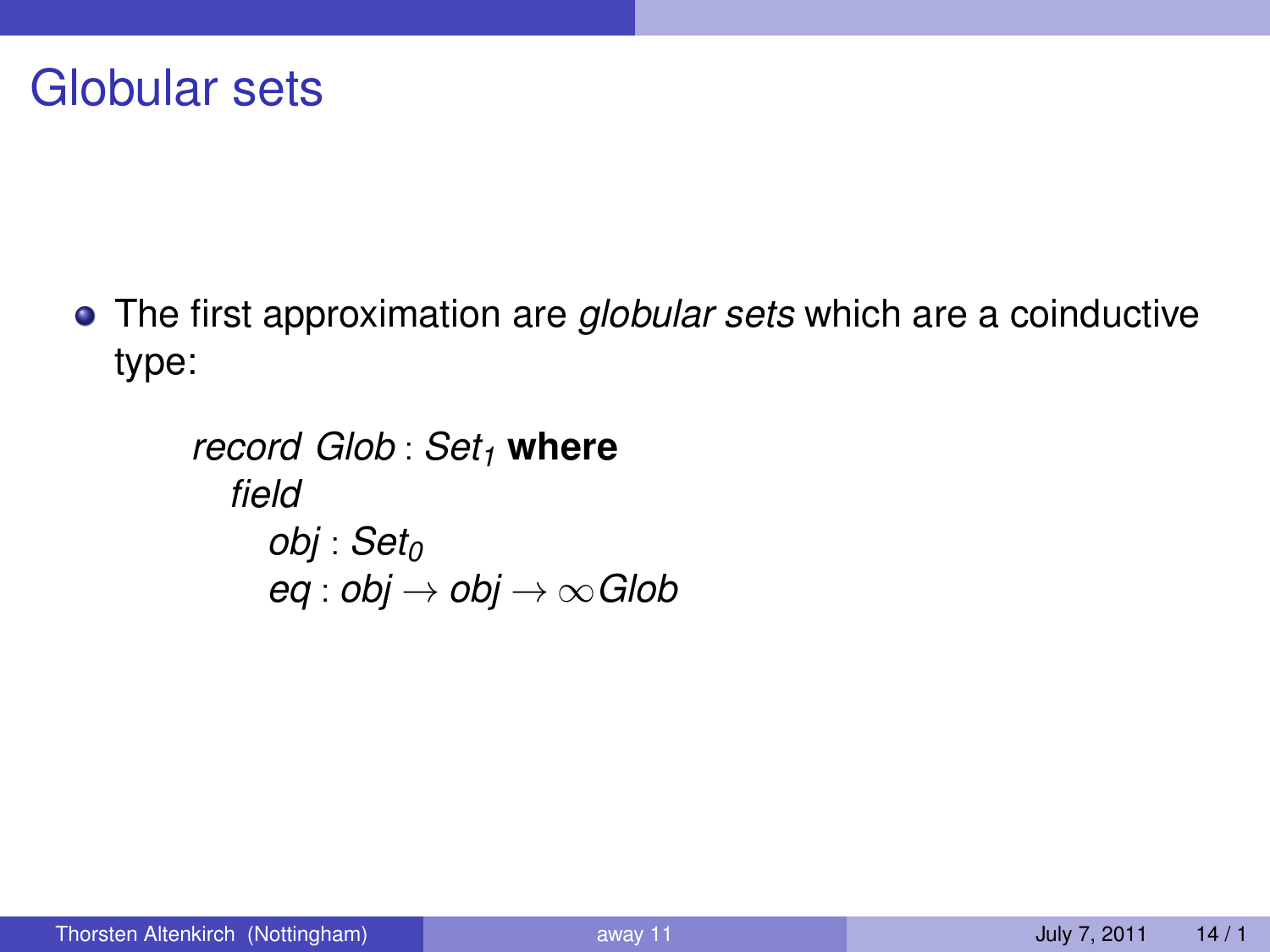## Function globular sets

• The set of functions is also defined coinductively:  $r$ *ecord*  $\Rightarrow$  *set*  $(A B : G | ob) : Set$  **where** *field app* : *set*  $A \rightarrow$  *set*  $B$  $\mathit{resp} : \forall \{a \, a' \} \rightarrow \infty (b(\textit{eq A} \; a \; a'))$  $\Rightarrow$  *set* ( $\nu$ (*eq B* (*app a*) (*app a*'))))

To define equality we need Π-types as a globular set:

$$
\begin{array}{l} \Pi : (A : Set) \ (F : A \rightarrow Global) \rightarrow Global \\ \Pi \ A \ F = record \ \{ \\ set = (a : A) \rightarrow set \ (F \ a); \\ eq = \lambda \ f \ g \rightarrow \ \ \ \Pi \ A \ (\lambda \ a \rightarrow \ \flat \ (eq \ (F \ a) \ (f \ a) \ (g \ a))) \ \} \end{array}
$$

• Now we can define function globular sets:

$$
\begin{aligned}\n& \Rightarrow \_ :Glob \to Glob \to Glob \\
A \Rightarrow B = record \{ \\
set = A \Rightarrow set B; \\
eq = \lambda fg \to \sharp \Pi \ (set A) \ (\lambda a \to b(\text{eq } B (\text{app } f \text{ a}) (\text{app } g \text{ a})))\}\n\end{aligned}
$$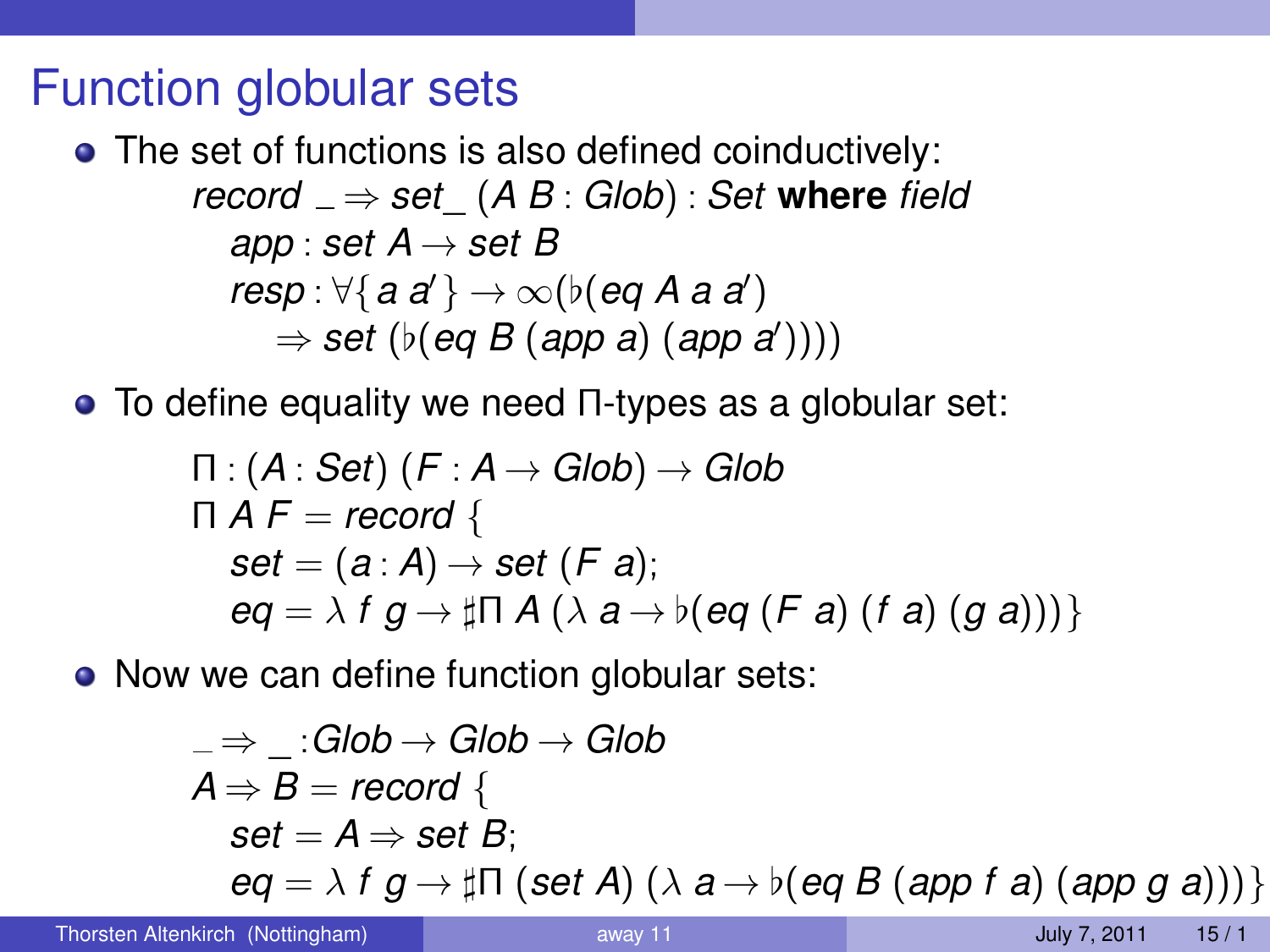## What about the  $\ldots$ ?

**•** For setoids we have to add:

```
record Setoid : Set1 where
   field
      set : Set
      eq : set → set → Prop
      refl : ∀{a} → eq a a
      sym : \forall \{a\} \{b\} \rightarrow eq \{ab \rightarrow eq \{ba\}trans : \forall \{a\} \{b\} \{c\} \rightarrow eq a b \rightarrow eq b c \rightarrow eq a c
```
• What do we need for globular sets?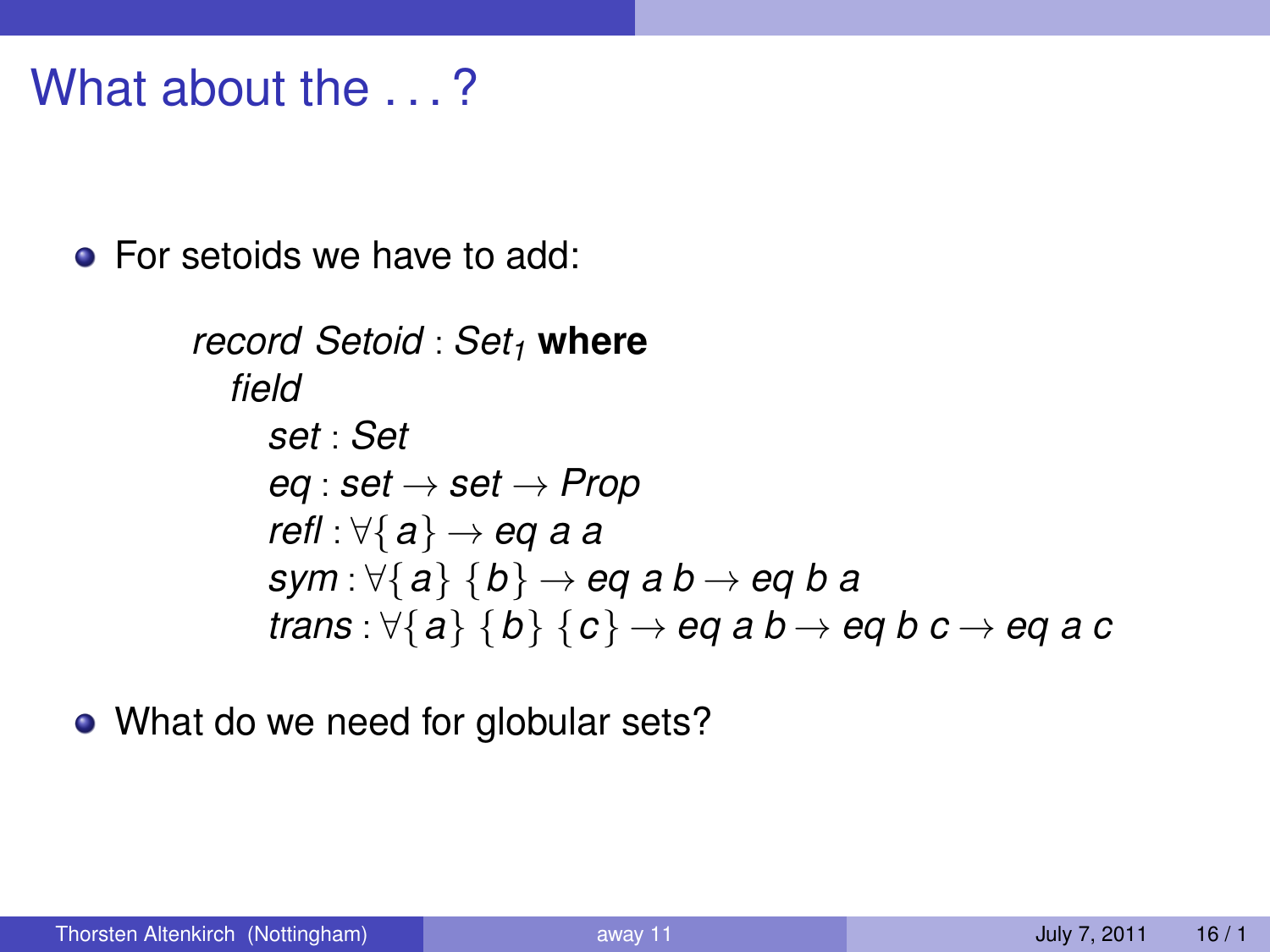- We need *refl*, *sym* and *trans* at all levels.
- We require the groupoid equations everywhere.
- *trans* and *sym* are actually functors.
- All equalities are weak, i.e. equations are witnessed by elements of homsets.
- Coherence: All equations which are provable using a strict equality should be witnessed in the weak sense.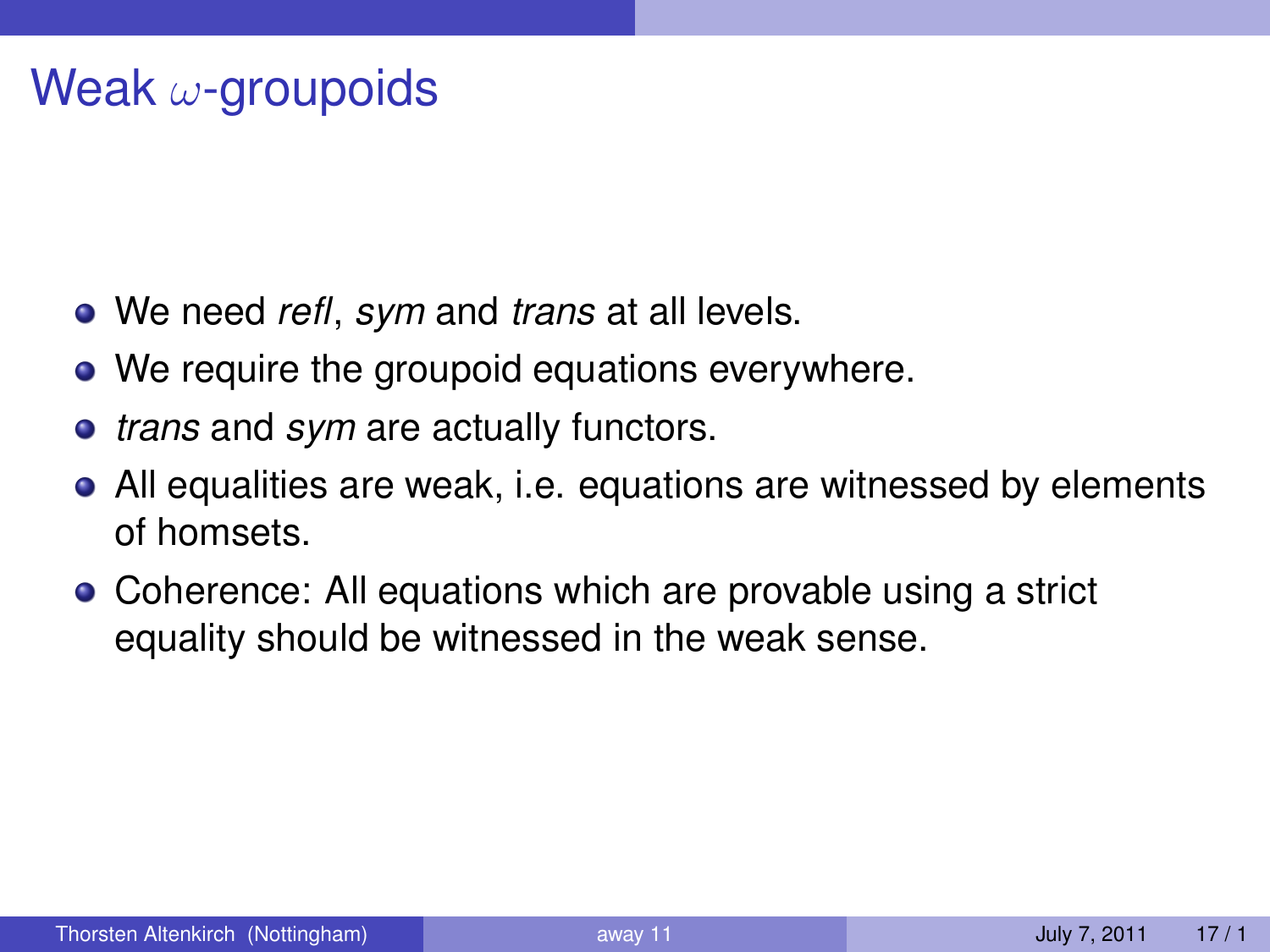## Globular sets

- $\bullet$  A weak  $\omega$ -groupoids is a globular set with additional structure.
- To define this framework we introduce a language to talk about categories and objects in a weak  $\omega$ -groupoid.
- A weak  $\omega$ -gropoid is then defined as a globular set which interprets this language.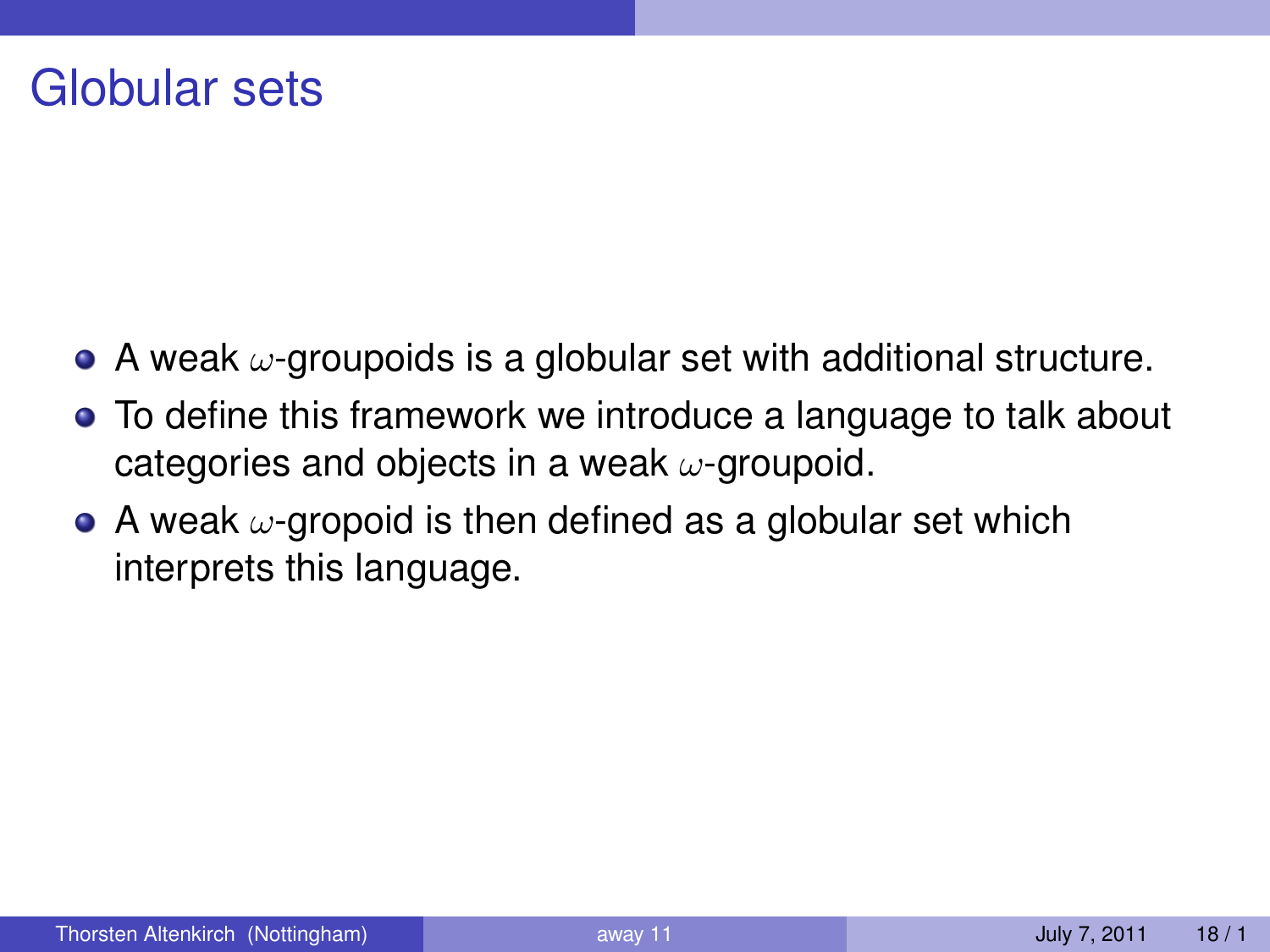## The framework

```
data Con : Set where
   : Con
  , : (Γ : Con) (C : Cat Γ) → Con
record HomSpec (Γ : Con) : Set where
  field
    cat : Cat Γ
    dom cod : Obj cat
data Cat : (Γ : Con) → Set where
  ffl : ∀ {Γ} → Cat Γ
  hom : ∀{Γ} → HomSpec Γ → Cat Γ
data Obj : {Γ : Con} (C : Cat Γ) → Set where
  var : ∀{Γ} {C : Cat Γ} → Var C → Obj C
   ...
```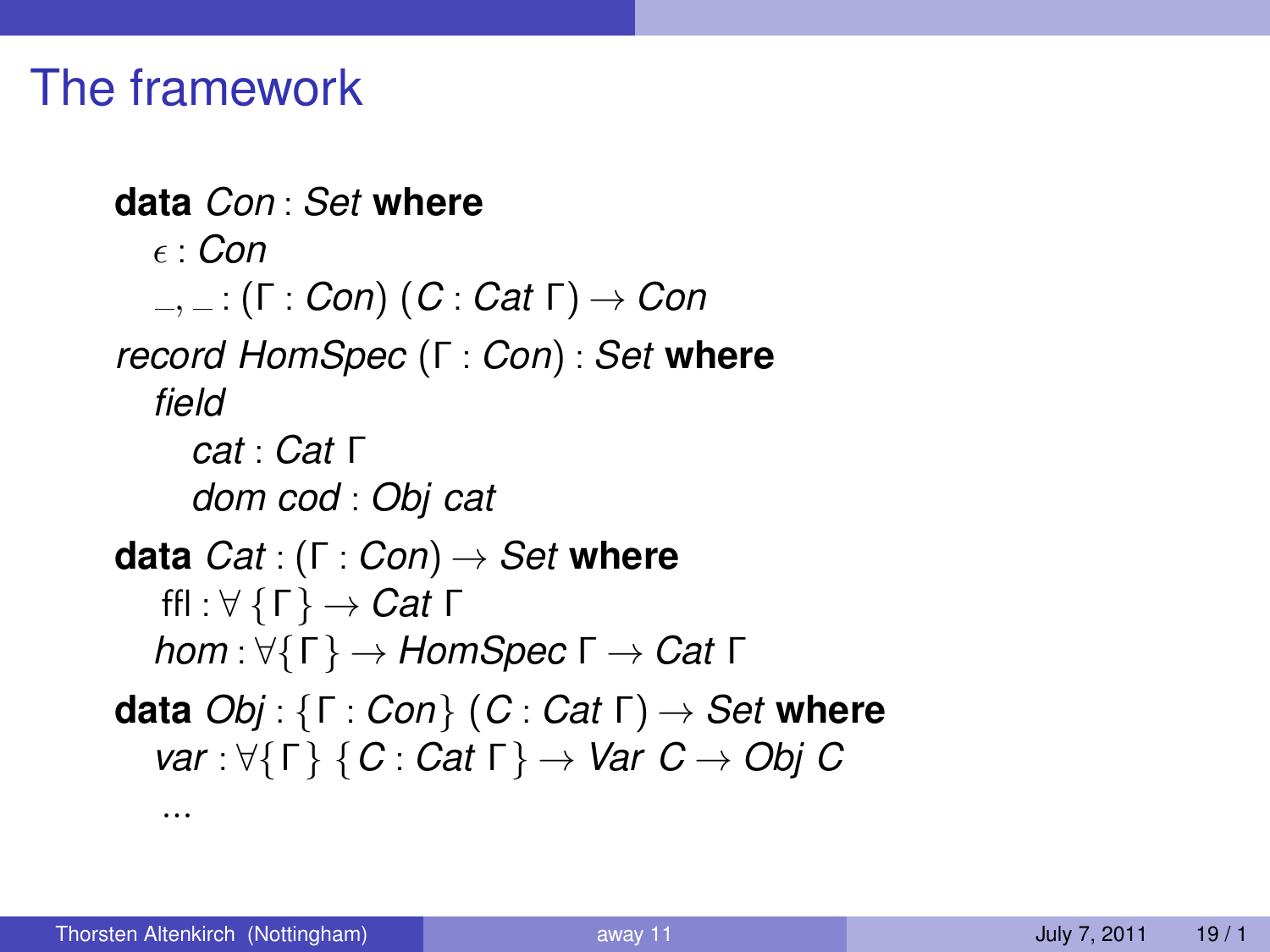*record* ω*Cat* : *Set<sup>1</sup>* **where** *field G* : *Glob evalCon* : *Con* → *Set evalCat* : (*C* : *Cat* Γ) (γ : *evalCon* Γ) → *Glob evalObj* : (*A* : *Obj C*) (γ : *evalCon* Γ) → *Glob*.*obj* (*evalCat C* γ) *evalCon*  $\epsilon$   $G = T$ *evalCon* (Γ, *C*) *G* = Σ [γ : *evalCon* Γ *G*] *Glob*.*obj* (*evalCat C G* γ) *evalCat* ffl  $G \gamma = G$ *evalCat* (*hom* (*C* [*A*, *B*])) *G*  $\gamma = \frac{b}{G}$  *(Glob*.*hom* (*evalCat C G*  $\gamma$ ) (*evalObj A G* γ) (*evalObj B G* γ))

...